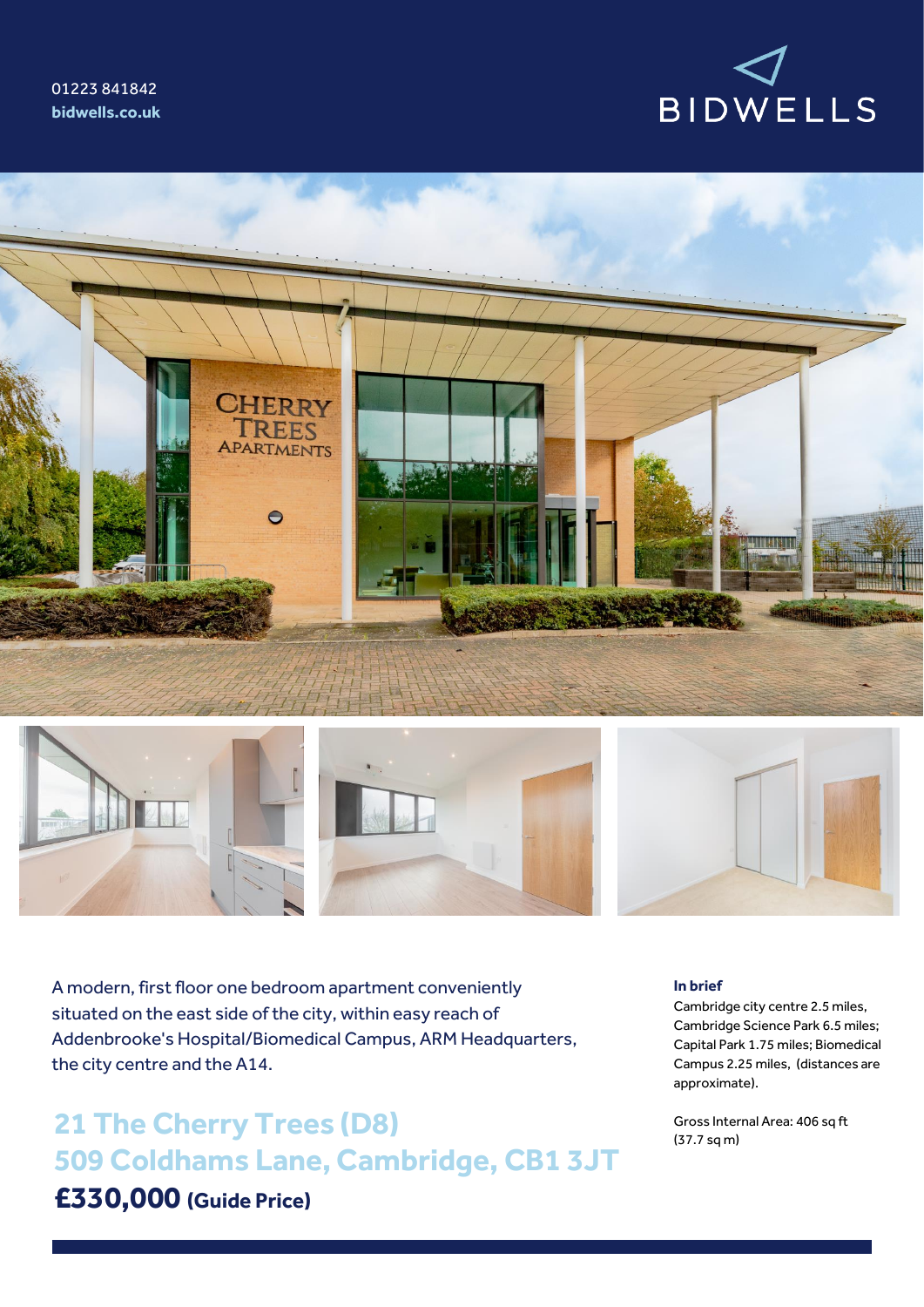## **Property Summary**

- Entrance Hall, Shower Room, Kitchen/Sitting Room, Bedroom
- Outside: Allocated Parking Space, Bike Storage, Communal Gardens

## **Situation**

The Cherry Trees apartments are in a popular area of Cambridge, just a few minutes from man key employment and leisure areas and the city centre itself.

Coldhams Lane connects central Cambridge to Cherry Hinton, a popular and welcoming district of Cambridge which is well served for everyday necessities with a Tesco Extra, Post Office, pharmacy, bakers and medical centre.

This area is popular for those looking to be within a good distance of Addenbrooke's Hospital/Biomedical Campus which is just 2.25 miles to the south-west and are served by ample cycle and bus routes.

## **Description**

The Cherry Trees is a well thought out and creative conversion of a former office building, which now provides 33 private, contemporary and stylish studio and one bedroom apartments over two floors, all with parking and in a landscaped setting.

Each apartment has been thoughtfully laid out to provide well proportioned living areas and bedrooms.

The development is gated and there is a lift .

#### **Tenure & Possession**

The property is for sale leasehold with a 250 year lease on a peppercorn ground rent.

Each owner will be an equal shareholder of the freehold.

Service Charge: £807.56 PA to include upkeep of communal areas, grounds and buildings insurance.

Anticipated rent £900 PCM.





# **Property Highlights**

- Fully fitted kitchen with matt grey units and marble effect laminate worktop. Integrated appliances of oven, hob, extractor, fridge/freezer, dishwasher and washer/dryer (in the hall cupboard).
- Grey Oak laminate flooring to the entrance hall, kitchen/sitting room, carpet to bedroom and tiling to the shower room.
- Double Bedroom with fitted mirrored wardrobes
- Oak veneer internal doors finished with satin stainless steel handles.
- Electric panel heating.
- Video/phone entry system
- Allocated parking, ample bike storage.
- Gated development.
- 10 year ICW warranty.

**21 THE CHERRY TREES (D8), 509 COLDHAMS LANE, CAMBRIDGE**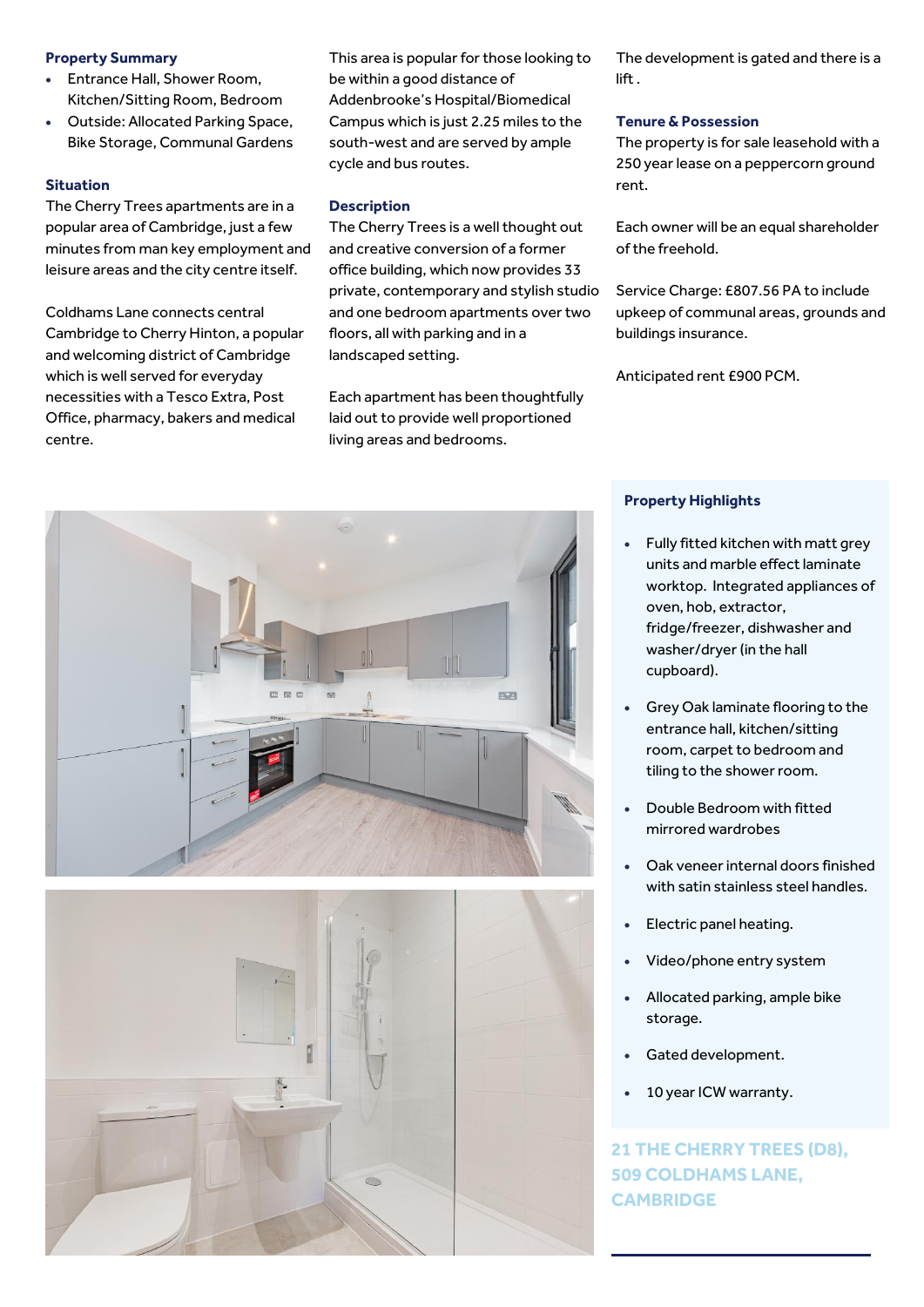

Floor Plan measurements are approximate and are for illustrative purposes only. While we do not doubt the floor plans accuracy, we make no guarantee, warranty or representation as to the accuracy and<br>Plan produced using Pl